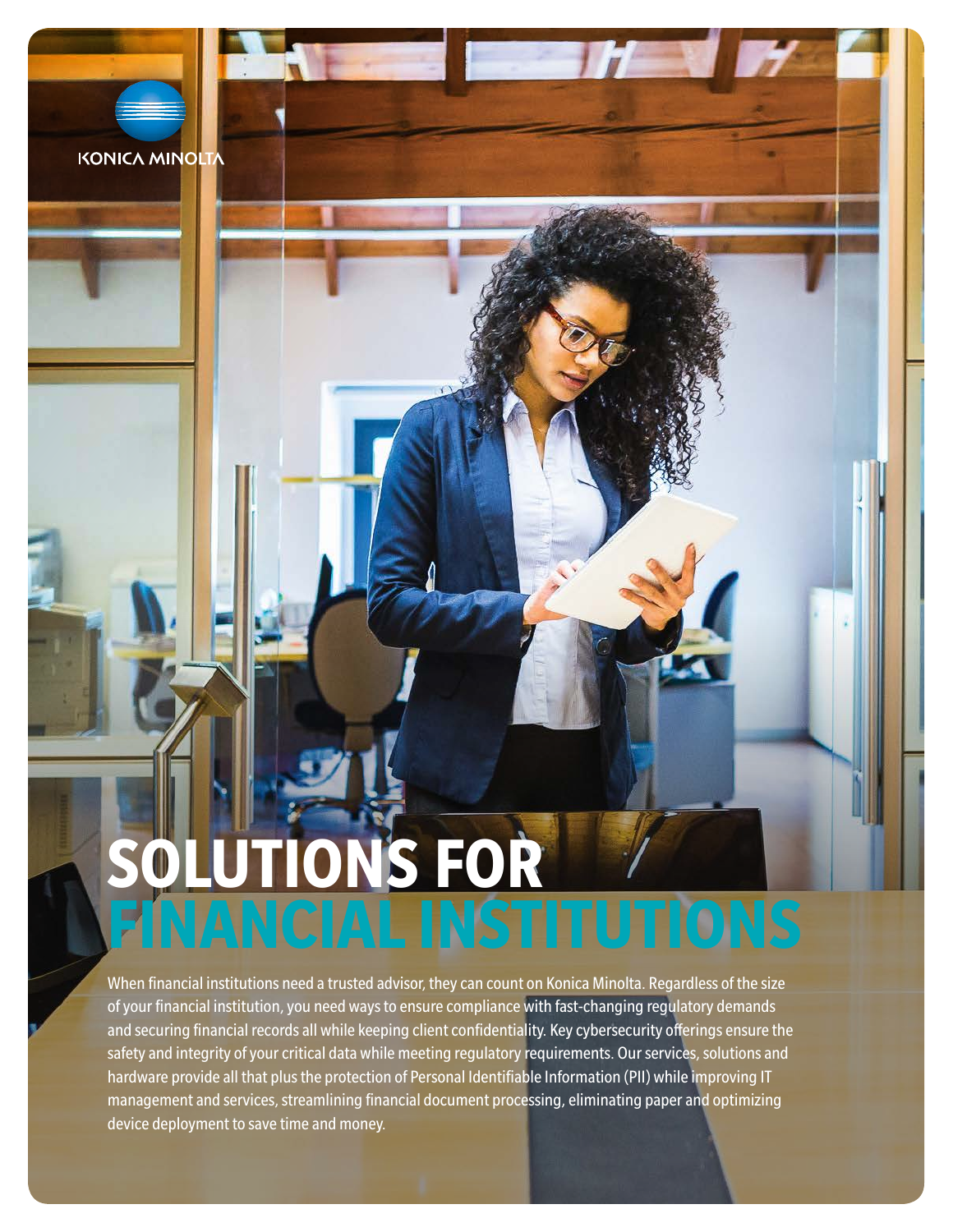# **SUCCESSFUL.**

Why does Konica Minolta deserve a place on your finance team? Konica Minolta understands the demands involved in maintaining and growing a successful financial institution. We have you covered, whether you are an investment bank, community bank, commercial bank, hedge fund, private equity firm, credit union or insurance company. With issues as complex as regulatory compliance, oversight and cybersecurity, financial institutions cannot afford to take half measures. How well you manage information technology resources and how rigorously you protect your customer information can be an important differentiator to customers when choosing a financial service provider. To meet these challenges, financial institutions are turning to Konica Minolta.

# **SPECIFIC ADVANTAGES FINANCIAL INSTITUTIONS ARE BENEFITING FROM:**

#### **Enterprise Content Management (ECM)**

By providing dynamic combination of strategies, methods, and tools used to capture, manage, store, preserve, and deliver information to support key organizational processes through its entire lifecycle, we can help financial institutions with the following: easily integrate a document management solution with your Loan Origination System (LOS), improve the management of Accounts Receivable (AR) by capturing and processing payments automatically, capture paperwork in Accounts Payable (AP) in all its forms, automatically coding and routing for approvals, posting data to your Enterprise Resource Planning (ERP) system, and retaining data in a secure central archive for fast, error-free access.

### **eDiscovery/Computer Forensics/ Managed Review**

Full suite of eDiscovery and computer forensic solutions to assist with pre-litigation planning, early case assessment, ESI processing, hosted data and production.

#### **bizhub SECURE Platinum**

Konica Minolta bizhub devices are worldrenowned for providing advanced protection services to ensure client data is optimally secured. Your bizhub MFP includes, as standard, all the security features required by financial institutions:

- A Secure Administrator Password
- HDD Encryption
- Temporary Data Overwrite
- HDD Password Lock
- Auto-Deleting User Box Data

#### **Managed Print Services (MPS)**

By monitoring usage, measuring output and managing devices more effectively, our Managed Print Services program puts you in full control of your print/scan environment.

#### **Electronic Image Management**

Increase productivity by automatically converting scanned images to editable documents—in multiple file formats—directly from the bizhub MFP.

#### **Fax Management**

Eliminate stand-alone fax machines by implementing network faxing of hardcopy documents to bizhub MFPs or from users' desktops.

#### **Comparison/Collaboration Tools**

Compare, convert to PDF and clean metadata from documents. Collaborate and share files or documents securely.

### **BPO Scanning/Conversion Services**

Save time, money and space with secure on-site or outsourcing document scanning services. Putting an end to off-site storage and associated costs will decrease worries about fire, flood or theft at the warehouse because your digital documents will be on a CD, server, or up in the Cloud.

#### **Workflow Management**

Optimize productivity and reduce labor costs with customized and integrated workflows that combine multiple tasks into a single process with the touch of a button on the bizhub MFP. For maximum efficiency, documents can be routed automatically to any destination based on pre-defined rules.

#### **Financial IT Services**

A complete suite of services engineered to maintain your infrastructure, while maintaining information security and compliance at a predictable cost. Strong security intelligence, rapid incident response, vulnerability identification & remediation, seamless log management, and robust compliance reporting.

#### **Dispatcher Phoenix Finance Solutions**

Konica Minolta's proprietary Robotic Process Automation (RPA) solution is an advanced document workflow application that helps financial providers handle, manage, and protect their financial documents. Dispatcher Phoenix Finance can capture hard-copy documents that are scanned from your bizhub MFP as well as collect electronic files coming from other inputs such as local or network folders. And its automated processing power streamlines time-consuming tasks such as:

- Scanning and converting financial documents to Searchable PDF, PDF/A, and Microsoft Office formats for future access and editing.
- Routing files to multiple destinations based on barcode value.
- Indexing and storing files in document management systems such as SharePoint.
- Extracting important customer information via OCR.
- Automatically indexing documents, applying, date/time stamps, renaming files and, much more.

#### **Print Management Solutions**

Fully integrating to the bizhub MFP providing document print, capture and distribution solution built to accelerate processing time, automate time-consuming, error-prone processes and improve regulatory compliance efforts. Benefits include: user authentication, user-based access control, encryption, file destination control, content filtering, complete audit trail and secure output.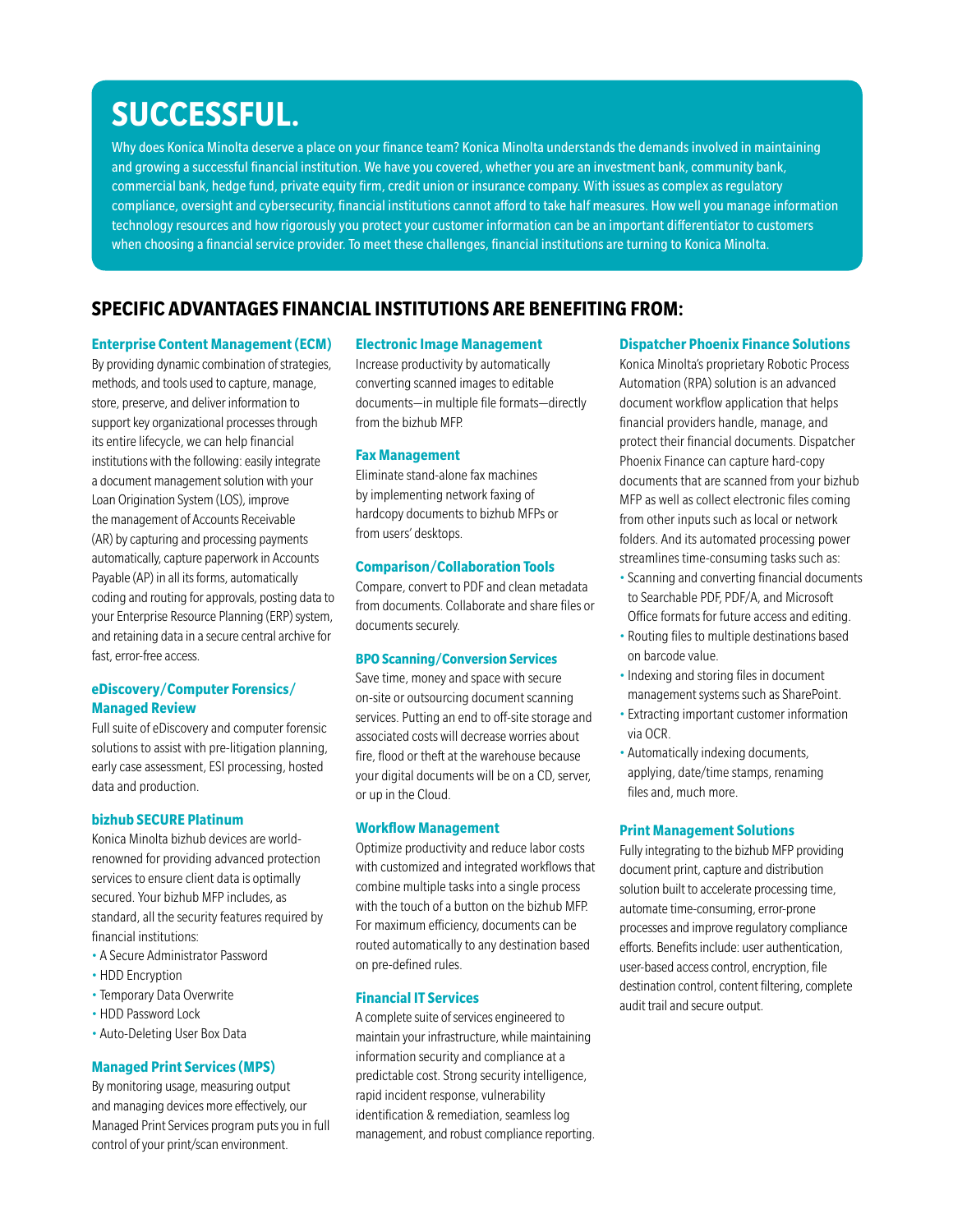# **WORKPLACE OF THE FUTURE — THINKING BEYOND THE WORKPLACE**

Workplace of the Future will raise the bar on how financial institutions work together and with customers. It is not about the walls that surround you. It's about working more productively, efficiently and collaboratively.

These solutions will not only speed up existing processes in your finance department — but also allow for new, more flexible ways to carry out your work. You need to work smart. Find ways to streamline your business and allow your teams to spend time doing what they do best.

# **The Workplace of the Future Will Be Constantly Evolving and Growing.**

Konica Minolta is committed to reshaping the Workplace of the Future. As such, we will be partnering with our customers to define what that workplace will be for you. Our core set of smart office solutions are just the beginning. We are cultivating a steady stream of Workplace of the Future technologies and tools that will help your organization work smarter and more productively.

# **Meeting Room Booking that Makes Your Meetings More Productive**

Room scheduling applications can make your meetings more productive, even before they begin. No more searching for an available space to collaborate, only to find it's been double booked. You'll even be able to reserve rooms based on the specific needs of your meeting.

# **Telepresence Robots That Actually Make You Feel Physically Present Even Though You're Not There**

Most telepresence technologies are choppy video chats from a fixed point in an office. But we're delivering telepresence that's mobile—providing a real, physical presence that recreates the experience of walking around an office, school or hospital. Telecommuters will be able to move and interact within their environments, decreasing the need to schedule every single conversation—and significantly blurring the lines of working remotely.

# **Virtual Desktops That Make Any Device Your Work Computer**

Over 50% of millennials use workplace technology alongside their own. Our Workplace of the Future Virtual Desktop solution allows your employees to work from anywhere, anytime and on any device—with the peace of mind of knowing that critical data is secure and protected.

# **Mobile Device Management (MDM) That Enables Bring Your Own Device (BYOD) Strategy**

BYOD can reduce costs for your organization, while promoting flexibility and comfort. But keeping business data safe is paramount. Our MDM services allow you to manage many devices centrally with end-to-end coverage that both protects your network from intrusion and simplifies the mobile management process.

### **Enterprise Content Management (ECM) to Keep Business Data Organized, Accessible and Secure**

Konica Minolta can help you create highly customized ECM solutions that help you collect and organize all your business data. No more scouring email accounts, unrelated applications or cluttered desktops to collaborate and complete projects.



# **Connect to Your bizhub® MFP From Mobile Devices**

Print and send documents to bizhubs from mobile devices simply and wirelessly without having to download any additional software. Our mobile printing capabilities ensure speed and security, providing the ability to print via Wi-Fi connection and the ability to choose from a wide variety of mobile printing technologies.

### **Visitor Management Solutions Free Up Time and Resources**

Using touch screen interfaces or tablets, our visitor management solutions help you work smarter right from the get-go at your front desk. You can greet and register visitors, notify employees of their arrival, present visitors with interactive information and even print custom badges.

### **Best-in-Class Cloud Infrastructure**

At the forefront of our Workplace of the Future, is the Cloud's ability to power web applications, file sharing and mobility. We can help you create a cloud solution that is scalable to fit your organization's changing needs—making your business more flexible, mobile and secure. The result? Your business becomes more efficient and reduces costs.